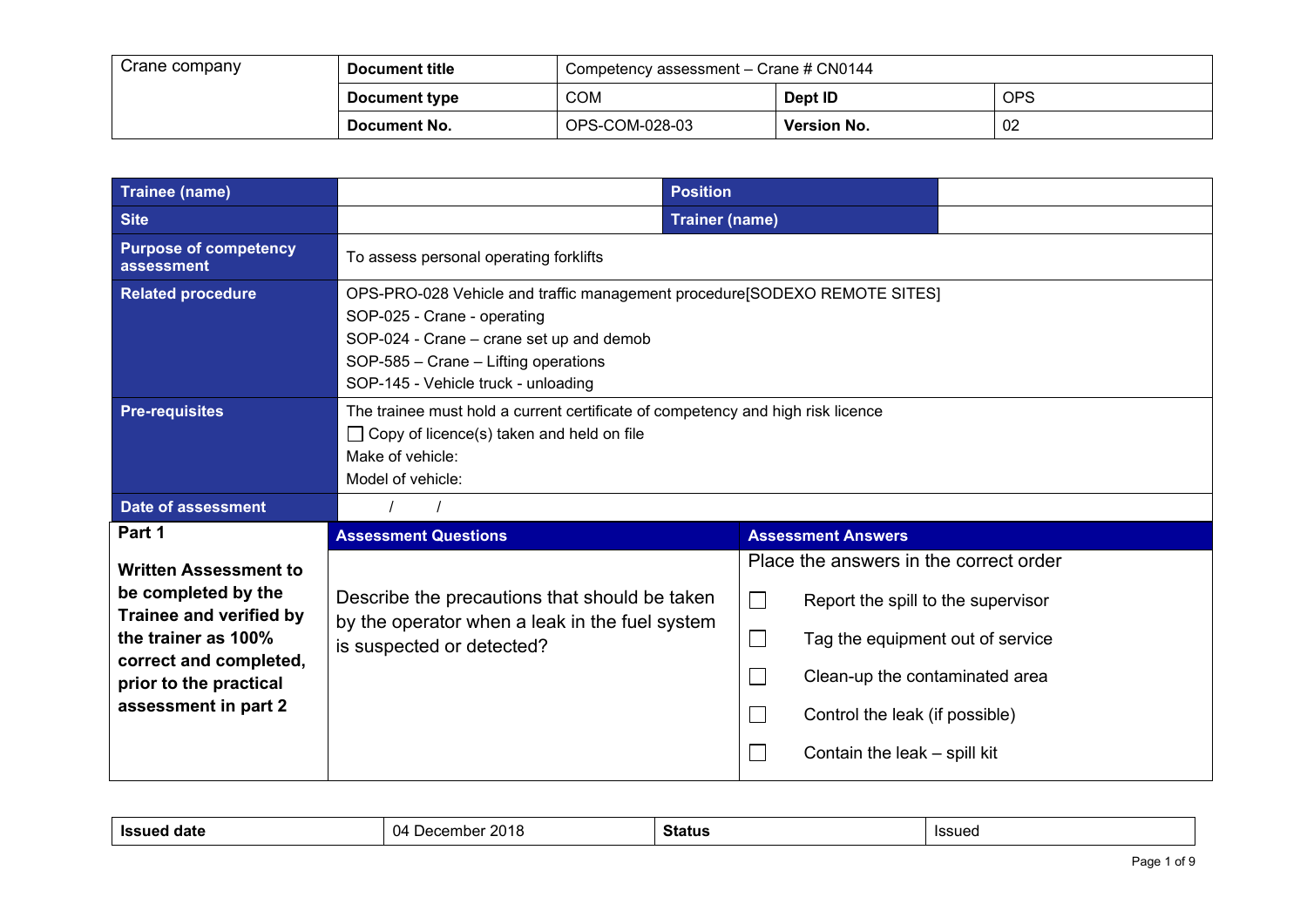| Crane company | Document title | Competency assessment - Crane # CN0144 |                    |     |
|---------------|----------------|----------------------------------------|--------------------|-----|
|               | Document type  | <b>COM</b>                             | Dept ID            | OPS |
|               | Document No.   | OPS-COM-028-03                         | <b>Version No.</b> | 02  |

|  |                                                                         |                   | Tick the correct answers                                      |
|--|-------------------------------------------------------------------------|-------------------|---------------------------------------------------------------|
|  |                                                                         | $\Box$            | Tag the equipment out of service                              |
|  | During your pre operational check you notice                            | $\vert \ \ \vert$ | Report the missing plate to the supervisor                    |
|  | the Data Plate is missing or unreadable. What<br>action would you take? | $\Box$            | Its ok to driver provided you know the maximum<br>load rating |
|  |                                                                         |                   | Do not operate the equipment                                  |
|  |                                                                         |                   | Tick the correct answers                                      |
|  |                                                                         | $\Box$            | Yes as long as the area is well ventilated                    |
|  | Should a crane be refuelled while the engine is                         | $\Box$            | No the engine must be not running and secure                  |
|  | running?                                                                | $\Box$            | Yes if you are a competent and trained person                 |
|  |                                                                         |                   | Yes so long as I don't spill any fuel                         |
|  |                                                                         |                   | Tick the correct answer                                       |
|  | What direction must the load face when                                  | $\Box$            | Forklift is reversed up the ramp - load downwards             |
|  | travelling up a ramp                                                    | $\mathcal{L}$     | Forklift is driven forward up the ramp – load forward         |
|  |                                                                         |                   | It's not important so long as the load is secure              |
|  |                                                                         |                   | Tick the correct answer                                       |

| Issued<br>aate | 2018<br>U4<br>mbel<br>,,, | <b>Status</b><br>------- | <b>Issued</b> |
|----------------|---------------------------|--------------------------|---------------|
|                |                           |                          |               |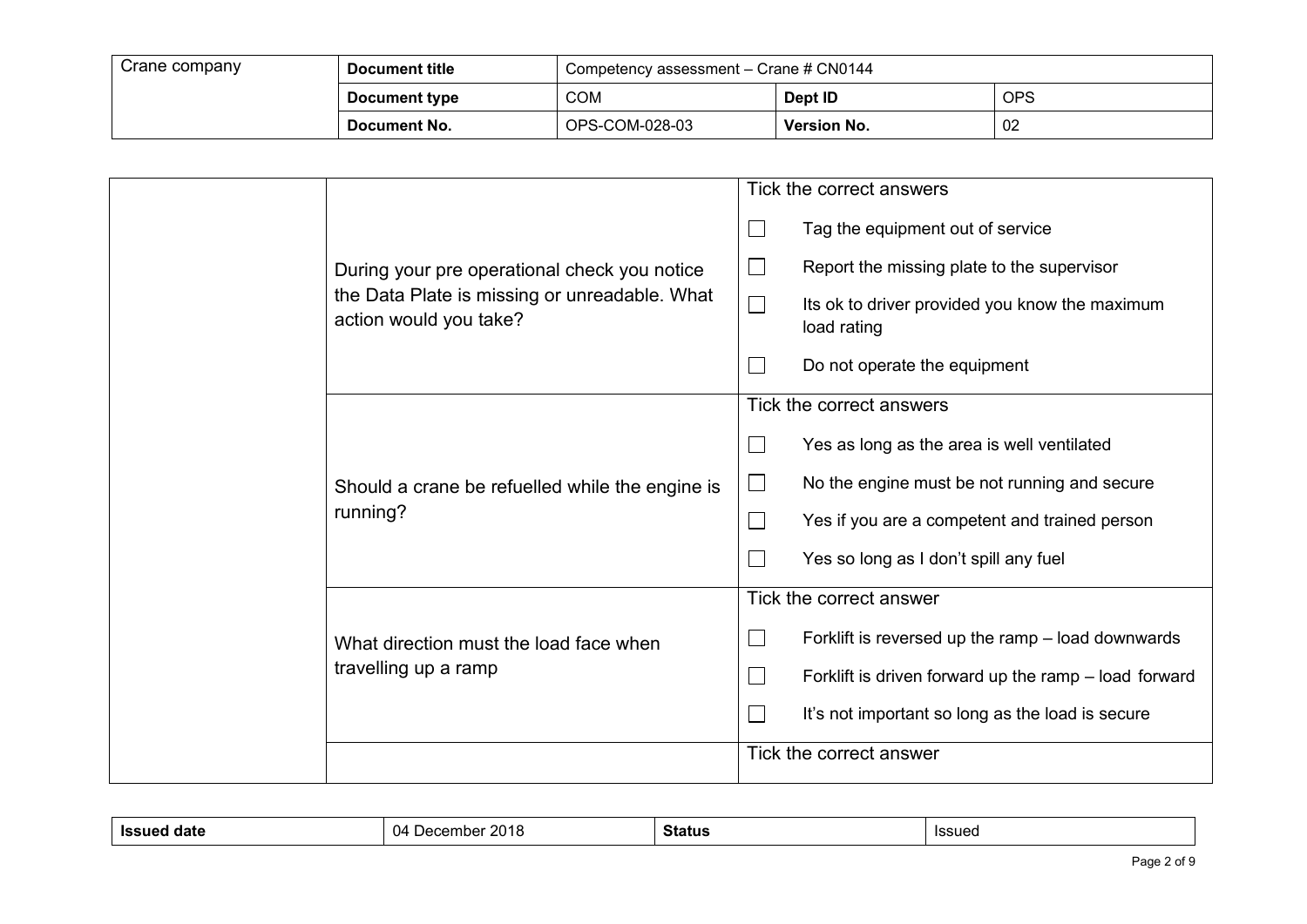| Crane company | Document title | Competency assessment - Crane # CN0144 |             |            |
|---------------|----------------|----------------------------------------|-------------|------------|
|               | Document type  | <b>COM</b>                             | Dept ID     | <b>OPS</b> |
|               | Document No.   | OPS-COM-028-03                         | Version No. | 02         |

| Is all the weight behind the Point of Balance<br>acting as a counter-weight?                                                          | $\mathcal{L}_{\mathcal{A}}$<br>$\Box$ | Yes, the front axle is the balance point<br>No the front axle is the balance point<br>It is not important as the forklift weighs more than<br>the load<br>No, the balance point is the driver's seat |
|---------------------------------------------------------------------------------------------------------------------------------------|---------------------------------------|------------------------------------------------------------------------------------------------------------------------------------------------------------------------------------------------------|
| When operating a forklift why is it dangerous to<br>turn a corner with the load raised above the<br>centre line of the front axle?    | $\Box$<br>$\mathbf{L}$                | Tick the correct answers<br>The load could fall off the forks<br>The fork lift may become unstable and roll over<br>Its ok to turn with the forks/load                                               |
| A pallet contains an unbalanced load with one<br>end heavier than the other which end should be<br>against the heel of the fork arms? | $\Box$<br>$\Box$<br>$\Box$            | Tick the correct answer<br>It's not important so long as the load does not<br>exceed the manufactures load plate<br>The heaviest end<br>The lightest end<br>All of the above                         |

| . .<br>1001100<br>.<br>Status<br>IS:<br>ıssueu<br>. . |  |  |  |  |  |
|-------------------------------------------------------|--|--|--|--|--|
|-------------------------------------------------------|--|--|--|--|--|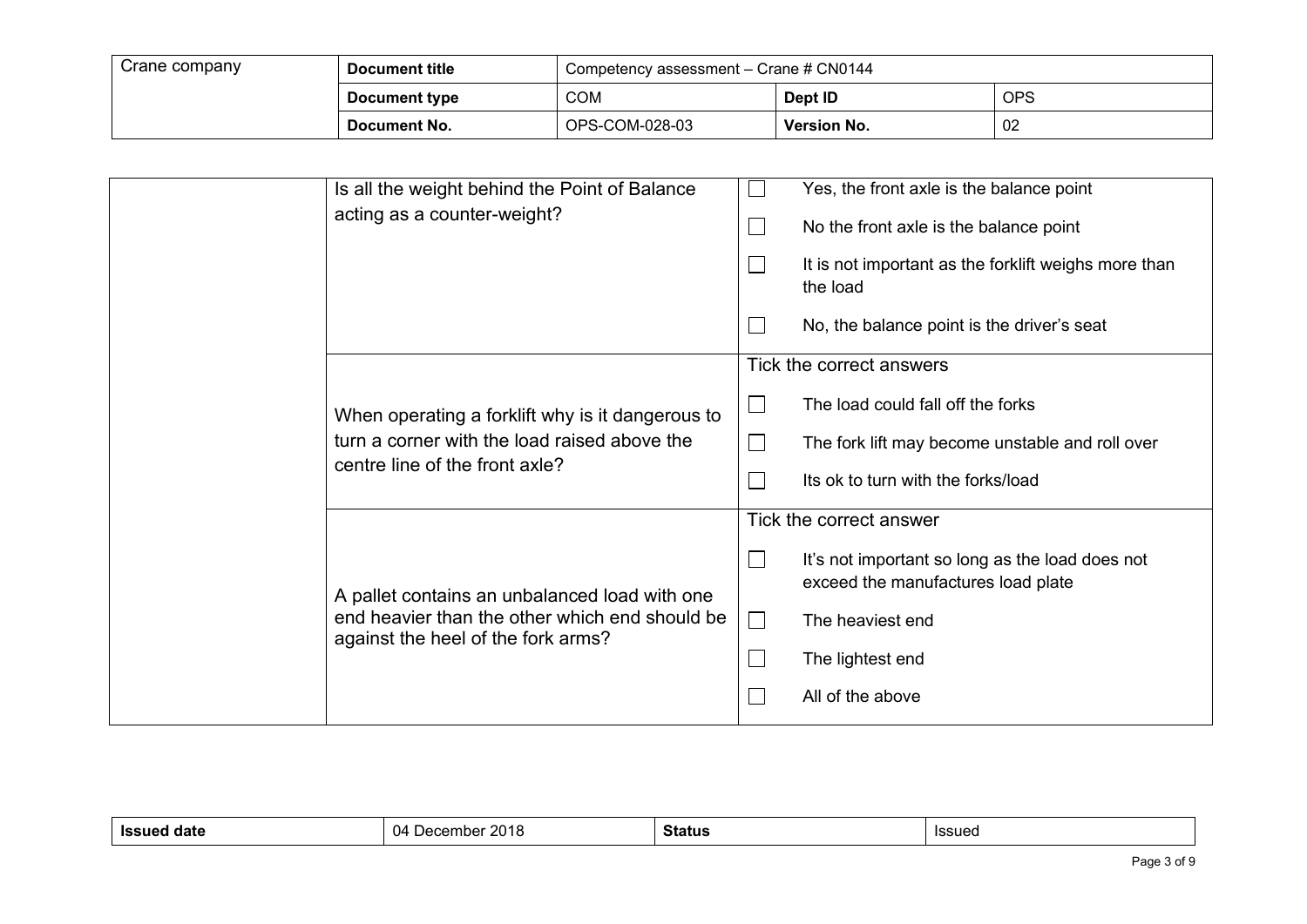| Crane company | Document title | Competency assessment - Crane # CN0144 |                    |     |
|---------------|----------------|----------------------------------------|--------------------|-----|
|               | Document type  | <b>COM</b>                             | Dept ID            | OPS |
|               | Document No.   | OPS-COM-028-03                         | <b>Version No.</b> | 02  |

|                                                | Tick the correct answer                                                                |  |  |
|------------------------------------------------|----------------------------------------------------------------------------------------|--|--|
|                                                | 100 to 200mm off the ground<br>$\Box$                                                  |  |  |
| When travelling, at what height of the surface | $\Box$<br>200 to 400mm off the ground                                                  |  |  |
| should the fork arms be?                       | $\Box$<br>At any height it's not important so long as they don't<br>drag on the ground |  |  |
|                                                | No higher than the centre of the front axle                                            |  |  |
|                                                | Tick the correct answers                                                               |  |  |
|                                                | The attachment name plate is attached<br>$\Box$                                        |  |  |
|                                                | The attachment/s are suitable for the forklift<br>$\Box$                               |  |  |
| What checks must be made before using an       | $\Box$<br>The attachments have been tested and inspected                               |  |  |
| attachment on a forklift truck?                | $\Box$<br>The forklift operator has been approved to use the<br>attachments            |  |  |
|                                                | All of the above                                                                       |  |  |

| 11<br>ıс<br>$\ddot{\phantom{0}}$<br>.<br>ecember<br>୵<br>оми<br>.<br>. . | ۰.<br>Status | <b>Issued</b> |
|--------------------------------------------------------------------------|--------------|---------------|
|--------------------------------------------------------------------------|--------------|---------------|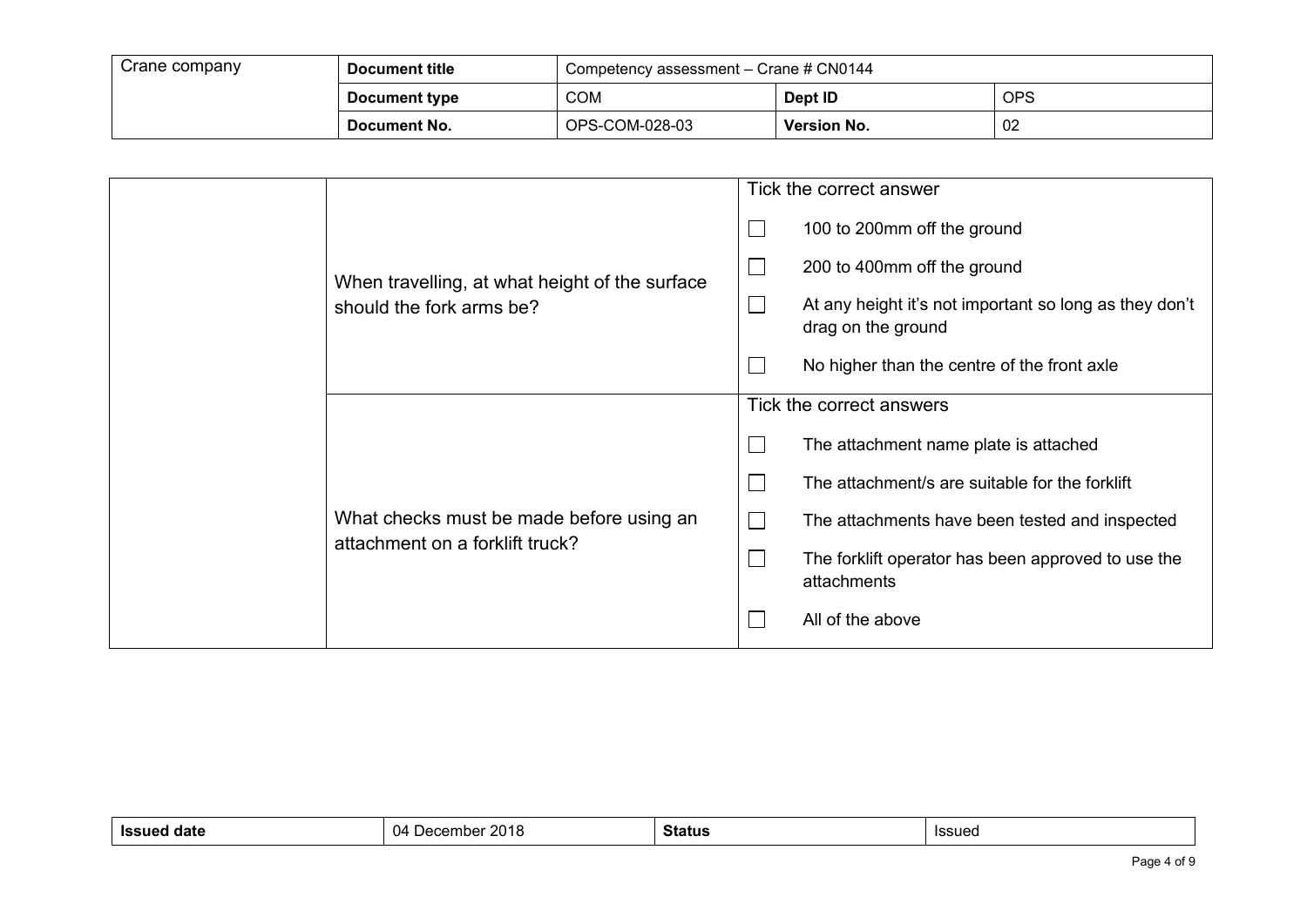| Crane company | Document title | Competency assessment - Crane # CN0144 |                    |            |
|---------------|----------------|----------------------------------------|--------------------|------------|
|               | Document type  | <b>COM</b>                             | Dept ID            | <b>OPS</b> |
|               | Document No.   | OPS-COM-028-03                         | <b>Version No.</b> | 02         |

|  |                                                                                            |        | Tick the correct answers                                 |
|--|--------------------------------------------------------------------------------------------|--------|----------------------------------------------------------|
|  |                                                                                            | $\Box$ | To prevent overloading the forklift hydraulics           |
|  | Why you check the weight of a load against the<br>forklift truck load plate specifications | $\Box$ | To prevent damaging the forklift                         |
|  |                                                                                            | $\Box$ | It's not important – the forklift will lift it anyway    |
|  |                                                                                            |        | Tick the correct answers                                 |
|  | $\Box$                                                                                     |        | Check the delivery docket from the transport<br>company  |
|  | How can to determine the weight of a load?                                                 | $\Box$ | Check for written information on the packaging           |
|  |                                                                                            |        | Contact the manufacturer or supplier                     |
|  |                                                                                            |        | Tick the correct answers                                 |
|  |                                                                                            |        | The fumes are toxic and can be fatal                     |
|  |                                                                                            |        | Its ok if the area is well ventilated                    |
|  | Why is it dangerous to use internal combustion<br>engines in confined spaces?              |        | Fumes can overcome the operator and cause an<br>accident |
|  |                                                                                            |        | If the engine exhaust system is in good working<br>order |
|  |                                                                                            |        | Tick the correct answers                                 |

| IS:<br>ю | ю<br><br>ັ | . .<br>ວເaເບເ | امتناءها<br>133454 |
|----------|------------|---------------|--------------------|
|          |            |               |                    |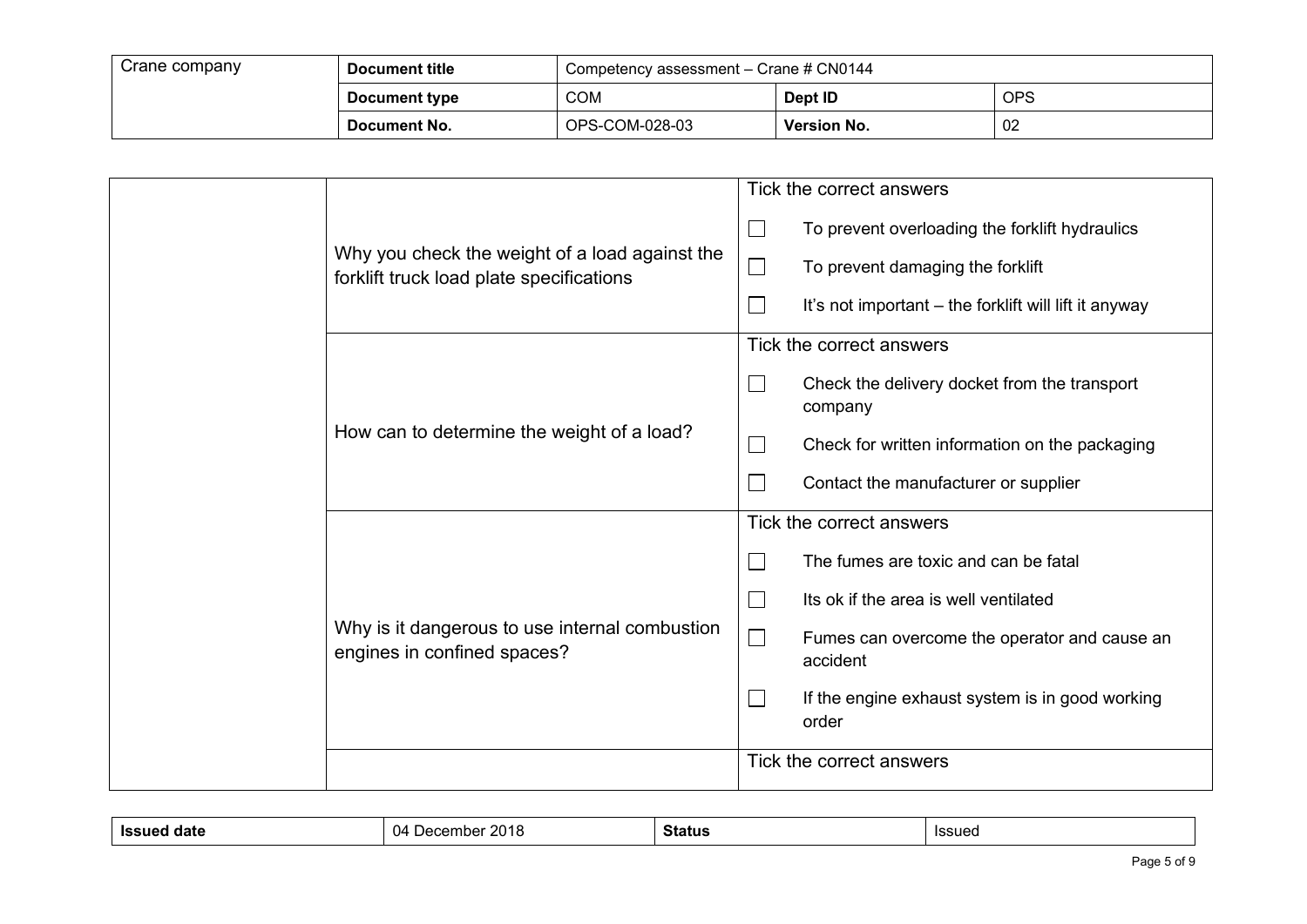| Crane company | Document title | Competency assessment - Crane # CN0144 |             |     |
|---------------|----------------|----------------------------------------|-------------|-----|
|               | Document type  | <b>COM</b>                             | Dept ID     | OPS |
|               | Document No.   | OPS-COM-028-03                         | Version No. | -02 |

| Why is it important to carry out post operational               |      | To ensure the forklift is parked correctly and secure               |
|-----------------------------------------------------------------|------|---------------------------------------------------------------------|
| checks on a forklift truck once you have<br>completed the task? |      | To ensure there is no damage to the forklift                        |
|                                                                 | next | To leave it in a safe and operational condition for the<br>operator |
|                                                                 |      | All of the Above                                                    |

| $\sim$<br>$\mathbf{v}$<br><b>Issu</b><br>mmbar<br>aate<br>Jer<br>. ان<br>1 I L J C | Status | Issued |
|------------------------------------------------------------------------------------|--------|--------|
|------------------------------------------------------------------------------------|--------|--------|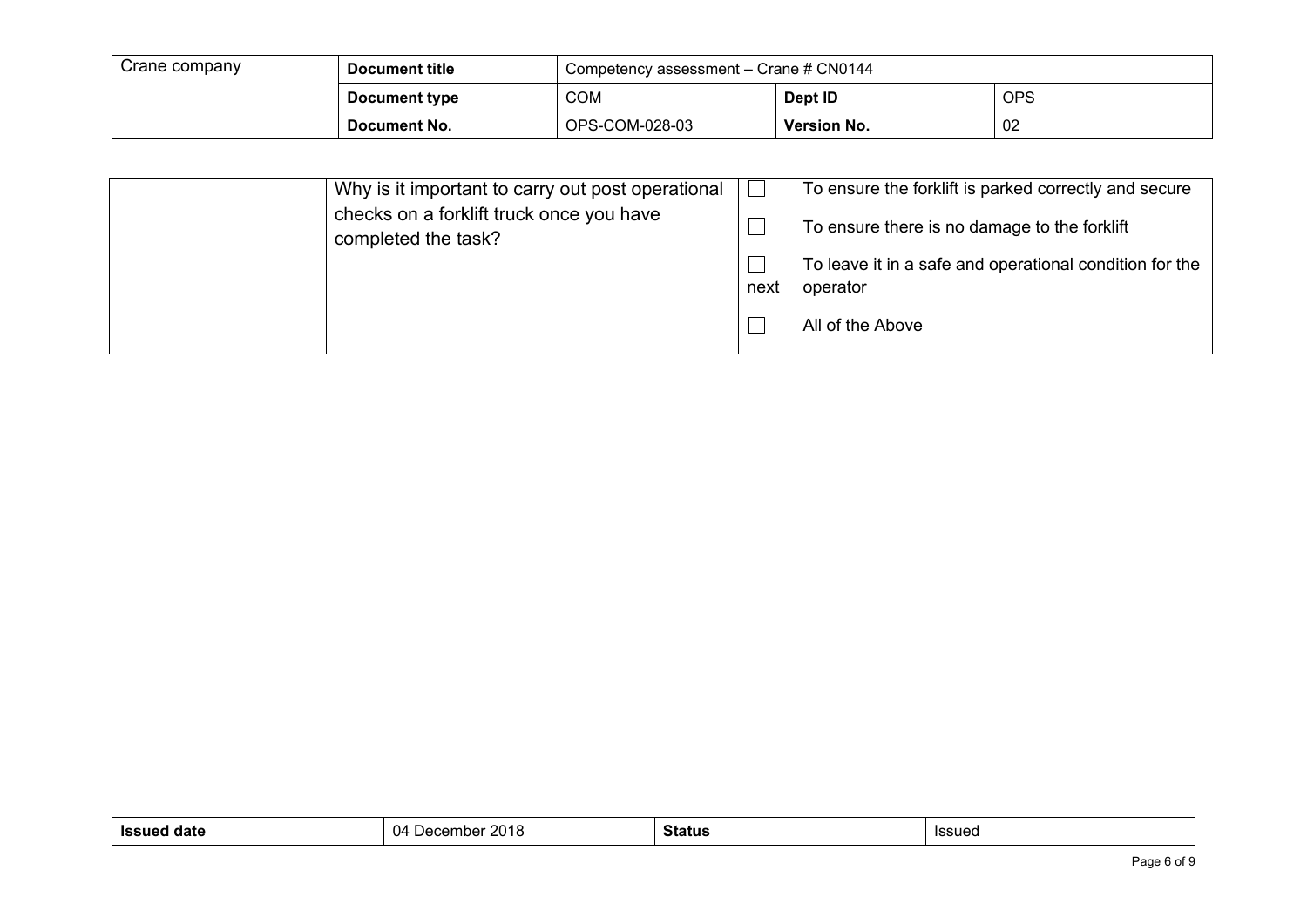| Crane company | <b>Document title</b> | Competency assessment - Crane # CN0144 |                    |     |
|---------------|-----------------------|----------------------------------------|--------------------|-----|
|               | Document type         | <b>COM</b>                             | Dept ID            | OPS |
|               | Document No.          | OPS-COM-028-03                         | <b>Version No.</b> | 02  |

| Part 2                                                                          | <b>Task</b>                                                                                                                                            | <b>Competent</b><br>(Yes/No) | <b>Comments</b> |
|---------------------------------------------------------------------------------|--------------------------------------------------------------------------------------------------------------------------------------------------------|------------------------------|-----------------|
| Learning outcome 1-<br>Identifies and manages all<br>safety requirements before | Before the pre-start check is conducted, check the isolations of the<br>vehicle are complete – personal lock and tag may be required on<br>some sites. | $\Box$ Yes $\Box$ No         |                 |
| operating the forklift                                                          | Describe the PPE to be worn whilst operating the forklift                                                                                              | $\Box$ Yes $\Box$ No         |                 |
|                                                                                 | Complete a pre-start inspection of the forklift                                                                                                        | $\Box$ Yes $\Box$ No         |                 |
|                                                                                 | Identify situations where a spotter would be required                                                                                                  | $\Box$ Yes $\Box$ No         |                 |
|                                                                                 | Identify the SWL (Safe Working Limit) and maximum load capacity<br>of the forklift                                                                     | $\Box$ Yes $\Box$ No         |                 |
|                                                                                 | Check the forklift tyres, mast and tyres (including attachments) for<br>damage or wear                                                                 | $\Box$ Yes $\Box$ No         |                 |
|                                                                                 | Check the operation of safety equipment; headlights, beacon and<br>reverse beeper                                                                      | $\Box$ Yes $\Box$ No         |                 |
|                                                                                 | Check oil, fuel and water levels and respond if low                                                                                                    | $\Box$ Yes $\Box$ No         |                 |
| Learning outcome 2 -<br>Arranges seat, mirrors and                              | Demonstrate the three points of contact for access and egress from<br>the forklift                                                                     | $\Box$ Yes $\Box$ No         |                 |
| safety devices for safe<br>operation of the forklift                            | Fit the seat belt correctly prior to operating the forklift                                                                                            | $\Box$ Yes $\Box$ No         |                 |
|                                                                                 | Demonstrate how to adjust mirrors and seat position to suit                                                                                            | $\Box$ Yes $\Box$ No         |                 |
|                                                                                 | Demonstrate the correct way of adjusting the forks to suit different<br>size loads                                                                     | $\Box$ Yes $\Box$ No         |                 |
|                                                                                 | Identify potential hazards of operation and complete a Check 3<br>(where required)                                                                     | $\Box$ Yes $\Box$ No         |                 |
|                                                                                 | Demonstrate ability to raise and lower a load                                                                                                          | $\Box$ Yes $\Box$ No         |                 |
|                                                                                 | Demonstrate ability to tilt and adjust the load sideways                                                                                               | $\Box$ Yes $\Box$ No         |                 |

| . .<br>بمبتوءا<br>``<br>Status<br>.<br><b>gate</b><br>ววนบ<br>.<br>. . |
|------------------------------------------------------------------------|
|------------------------------------------------------------------------|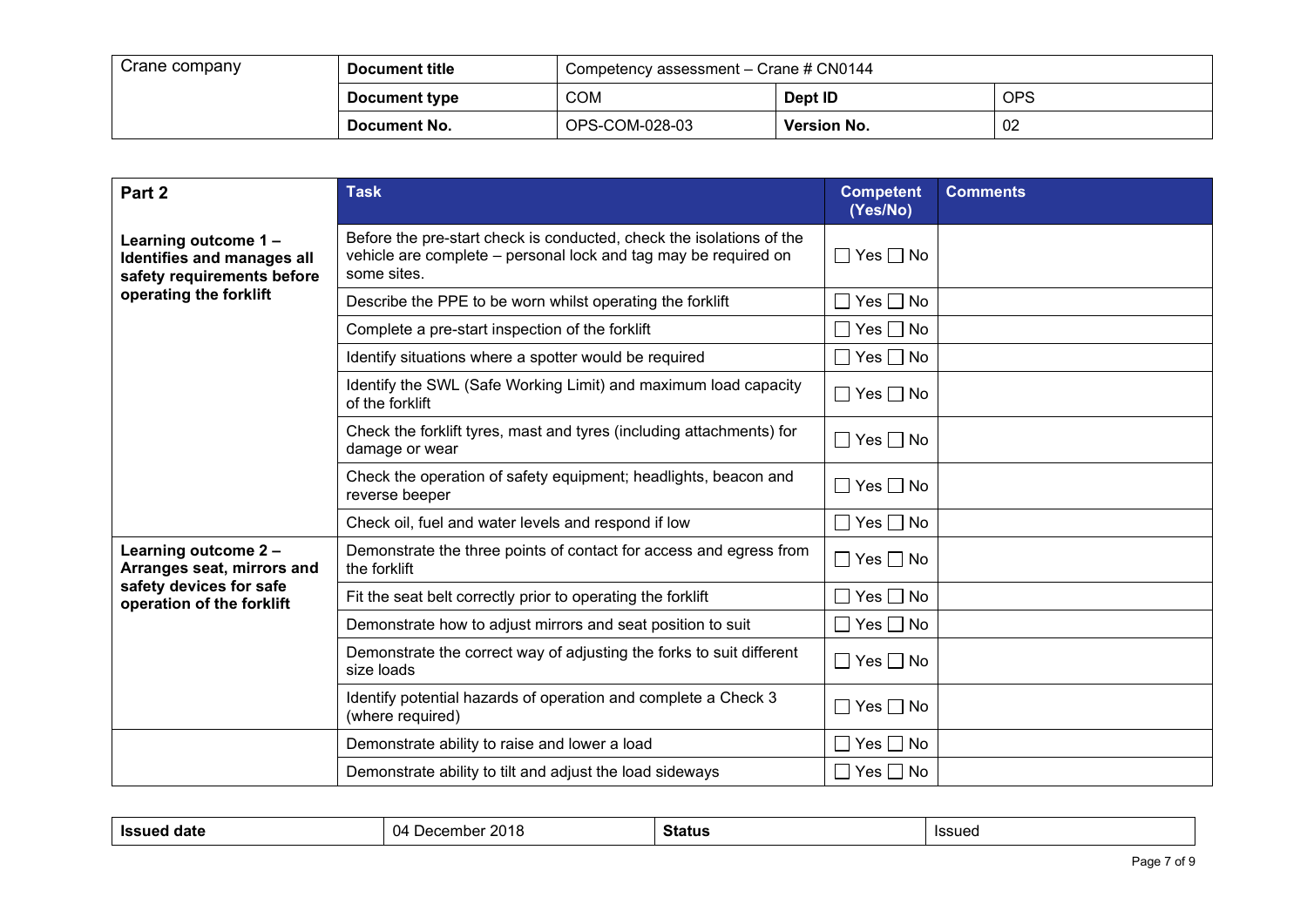| Crane company | Document title | Competency assessment - Crane # CN0144 |                    |     |
|---------------|----------------|----------------------------------------|--------------------|-----|
|               | Document type  | <b>COM</b>                             | Dept ID            | OPS |
|               | Document No.   | OPS-COM-028-03                         | <b>Version No.</b> | 02  |

| Explain when to use horn (e.g. moving from one building to the<br>other or from inside to outside) | $\Box$ Yes $\Box$ No |
|----------------------------------------------------------------------------------------------------|----------------------|
| Maintain concentration whilst driving and refrains from being<br>distracted                        | $\Box$ Yes $\Box$ No |
| Demonstrate an awareness of other traffic, pedestrians and wildlife                                | $\Box$ Yes $\Box$ No |
| Stop and signal at appropriate signs and indicate as required                                      | $\Box$ Yes $\Box$ No |
| Demonstrate the correct technique for driving on an incline with and<br>without a load             | $\Box$ Yes $\Box$ No |
| Demonstrate the ability to use all controls/levers correctly                                       | $\Box$ Yes $\Box$ No |
| Explain why it is important to continually review gauges on<br>dashboard                           | $\Box$ Yes $\Box$ No |
| Drive into parking area at safe speed                                                              | $\Box$ Yes $\Box$ No |
| Turn lights/beacon off                                                                             | $\Box$ Yes $\Box$ No |
| Observe all signage when parking                                                                   | $\Box$ Yes $\Box$ No |
| Leave vehicle in gear with handbrake on and removes key                                            | $\Box$ Yes $\Box$ No |
| Describe the procedure for shutting down equipment at the end of<br>the shift                      | $\Box$ Yes $\Box$ No |
| Providing it is safe to do so, demonstrate the correct emergency<br>shutdown procedures            | $\Box$ Yes $\Box$ No |
| Demonstrate procedures to safely return equipment to service after<br>an emergency shutdown.       | $\Box$ Yes $\Box$ No |
| Demonstrates how an empty gas cylinder is removed and<br>exchanged with a full cylinder            | $\Box$ Yes $\Box$ No |
| $\Box$ Yes $\Box$ No*                                                                              |                      |
| * If no, then the trainee must be re-trained                                                       |                      |
|                                                                                                    |                      |

| --<br>14<br><b>ISSL</b><br>،صدا<br>----<br>114<br>nne<br>uau | . .<br><b>Status</b> | ا در ۱۰<br>ിക്ക്വട്ട |
|--------------------------------------------------------------|----------------------|----------------------|
|--------------------------------------------------------------|----------------------|----------------------|